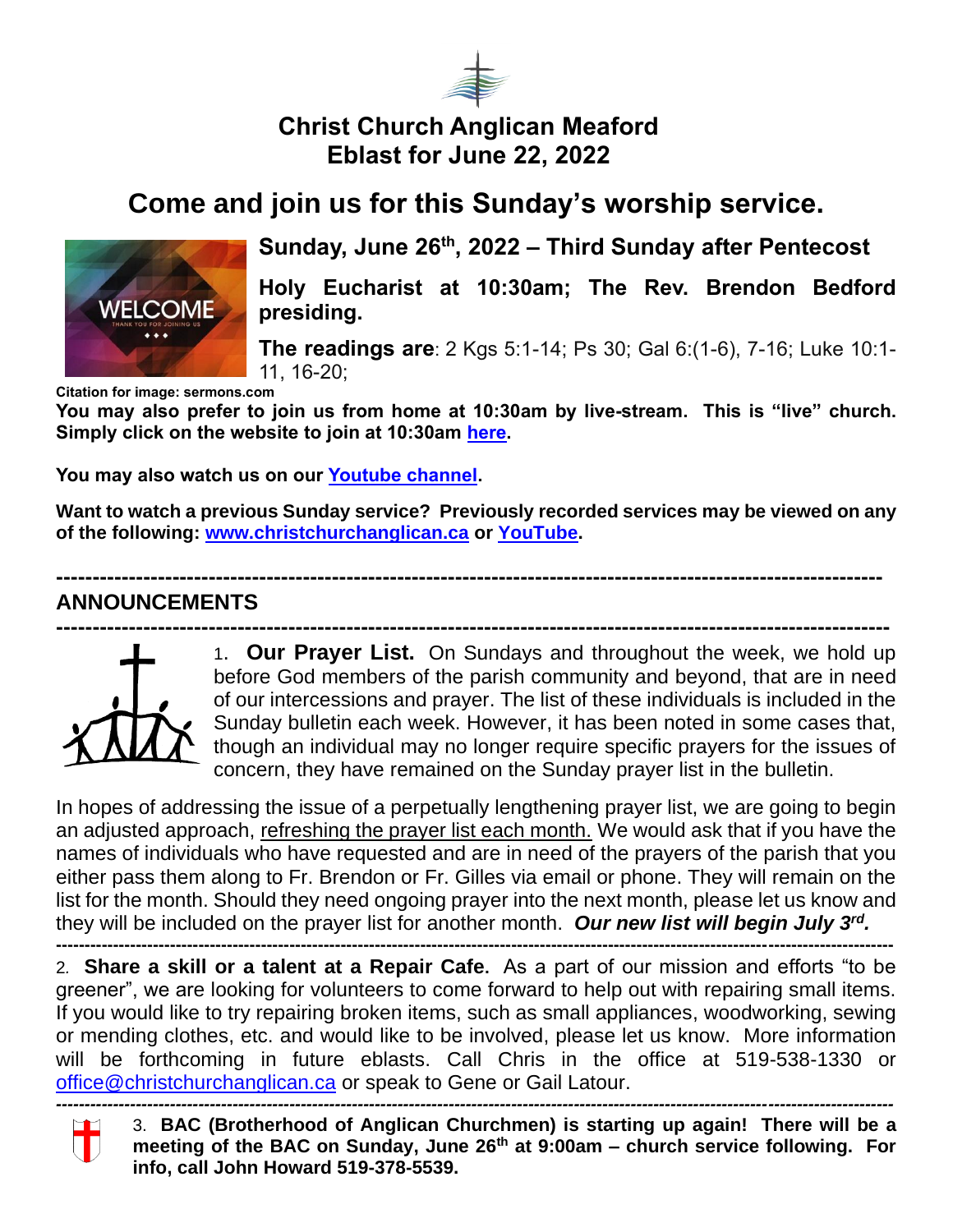**---------------------------------------------------------------------------------------------------------------------------------------------------** 4. **Shoreline Chorus** presents *"On Broadway*" – a fundraiser for the Bighead River Foodgrains Project, a contributor towards reducing global hunger. At **2:00pm on Saturday, June 25th** at Knox Presbyterian Church, enjoy the choral music directed by Ann-Marie MacDairmid. See the poster in the Narthex or below.

**---------------------------------------------------------------------------------------------------------------------------------------------------** 5. **PLEASE NOTE that as a policy of the parish, wearing a facemask is now optional and a personal decision unless otherwise directed by the Huron Diocese, and the Province of Ontario. However, we do suggest that if you feel unwell, please do not attend.** 



6. **For PASTORAL CARE – please contact the Rev'd Brendon Bedford at [brendonbedford@diohuron.org](mailto:brendonbedford@diohuron.org) or 226-750-4422 or the Rev'd Gilles Haché at [gilleshache@diohuron.org](mailto:gilleshache@diohuron.org) or 519-505-6965.** They will respond as quickly as possible. Re all other ministries, questions or concerns, please call the Church office at 519-538-1330 or [office@christchurchanglican.ca.](mailto:office@christchurchanglican.ca)

[This Photo](http://www.bchumanist.ca/should_medical_assistance_in_dying_be_available_for_people_with_existential_suffering) by Unknown Author is

#### **-[---------](https://creativecommons.org/licenses/by-sa/3.0/)----------------------------------------------------------------------------------------------------------------------------- Contact Info**

| <b>Church office.</b>                | 519-538-1330 | office@christchurchanglican.ca |
|--------------------------------------|--------------|--------------------------------|
| <b>Rev'd Brendon Bedford</b>         |              |                                |
| <b>Priest &amp; Assistant Curate</b> | 226-750-4422 | brendonbedford@diohuron.org    |
| Rev'd Gilles Haché,                  |              |                                |
| <b>Priest Assistant</b>              | 519-505-6965 | gilleshache@diohuron.org       |
| <b>Truda Howard, Warden</b>          | 519-538-9032 | trudahoward@gmail.com          |
| Donna Thompson, Warden               | 289-259-0558 | dthompsonca@yahoo.com          |
| John Watchurst, Deputy               | 519-538-2894 | watchurst@hotmail.com          |
|                                      |              |                                |

**You may also watch us here** 



**PLEASE NOTE For info on services, call 519-538-1330 or check the website, [www.christchurchanglican.ca](http://www.christchurchanglican.ca/) or our facebook page https:/[/www.facebook.com/Christ-Church-Anglican-1968703720010902](file:///C:/Users/Church%20Office/IDrive-Sync/CHRIST%20CHURCH%20MEAFORD/Eblasts/EBLASTS%202021/www.facebook.com/Christ-Church-Anglican-1968703720010902) .** 

**The Church Office is OPEN Tuesdays, Wednesdays and Thursdays from 9:00am to 2:00pm. Call 519-538-1330 or [office@christchurchanglican.ca](mailto:office@christchurchanglican.ca)**

## **ANNOUNCEMENTS FROM OUR COMMUNITY**

**------------------------------------------------------------------------------------------------------------------- Yard / Bake Sale Fundraiser for Knox Presbyterian Church ....JULY 9 from 8:00 am – 2:00 pm**

We are looking forward to a July fundraiser in our parking lot!

Tables (6') are available to 'rent' at a cost of \$10 to sell your own items - call the office at 519-538-5095 to book a spot. Please let your friends and neighbours know! Your table will be labelled and set up in the parking lot early on that Saturday morning. Please contact Rev. Anne-Marie (519-387-5287) or Jennifer Pearson (519-538-1712) if you have any questions.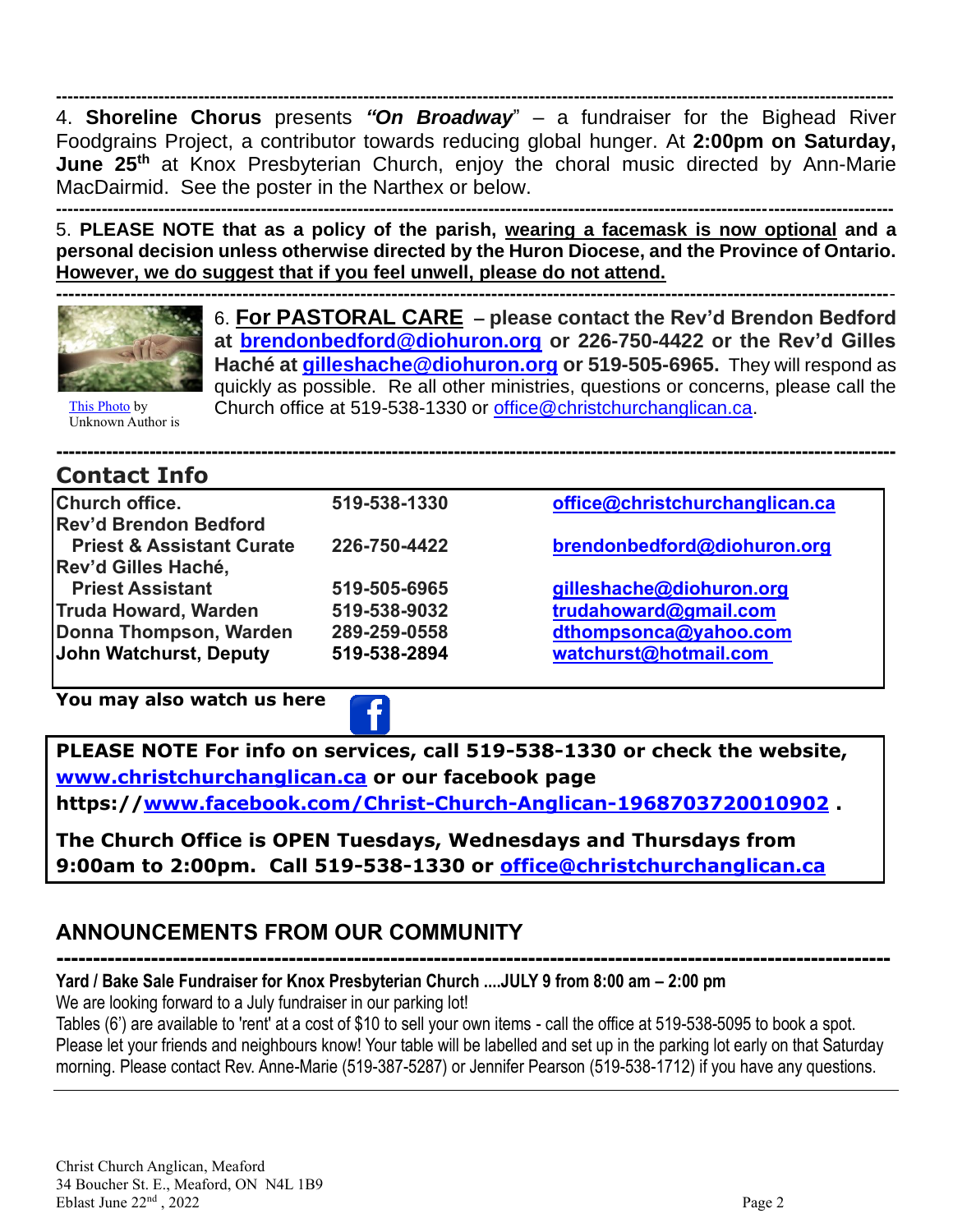

**Canada Day Festivities - They're Back!** On June 30<sup>th</sup> and July 1<sup>st</sup>  $-8.00$ am to 7:00pm. Come celebrate in person this year and rekindle your love of this great event here in the Municipality of Meaford with spectacular activities happening in Annan, Bognor and at Meaford's Waterfront. There is something for everyone! For info: Phone 519-538-1060.

# **Scarecrow Invasion Quilt Competition 2022**

For the 25<sup>th</sup> anniversary celebration of the Meaford Scarecrow Invasion and Family Festival, we will be putting a quilt/quilts together using squares created by the community.



### What is involved:

1. Each participant will receive a 10.5 inch square of which they can use a 9-inch square for their image. 2. The image can be of *scarecrows*, *farming*, *or fall*.

3. Use can use quilting techniques, embroidery, fabric marker, etc.

4. There will be three age groups: *child (up to age*)  $11$ , youth (12-17) and adult (18 and up) 5. Each square will be displayed at the Purrsonally

Yours Shop at 35 N Sykes St., Meaford.

- 6. Each square will be evaluated by a judge and the community.
- 7. There will be a prize for the best square in each age grouping as follows: child  $(\$25)$ , youth $(\$25)$  and adult  $(\$50)$ .
- 8. The squares will be then taken down and made into a quilt/quilts for donation, purchase and/or auction.

## You do not have to be a quilter! You can use whatever creative technique you prefer.

### **Important dates:**

- $\triangleleft$  July 1: Competition starts and competition packages will be available for pick up at Purrsonally Yours, or 48 Iron Wood Dr. Meaford. Package will contain 1 x10.5 inch background square, instructions and entry form.
- August 15 squares with entry form must be dropped off at Purrsonally Yours or 48 Iron Wood Dr. They will be displayed and members of the public will be able to come to the Purrsonally Yours Shop to vote for their favourite.
- September 6: voting closes and winners chosen. Squares will then be taken down and made into quilt/quilts.
- September 29: winners announced.
- ♦ Quilts will be displayed at Purrsonally Yours and in the parade on September 30.

### Let your creativity flow!

June, 2022